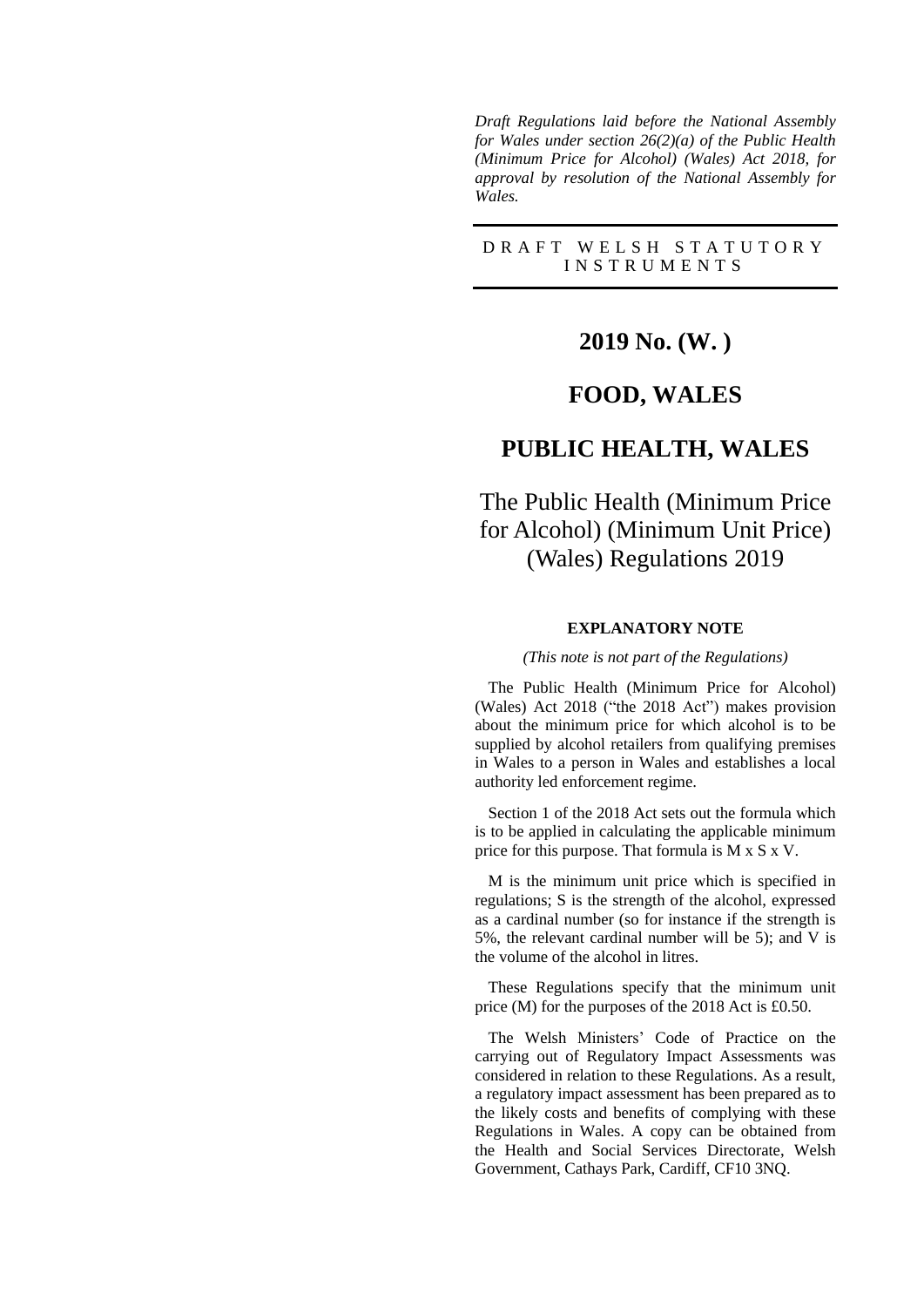These Regulations were notified in draft to the European Commission in accordance with Directive (EU) 2015/1535 of the European Parliament and of the Council (OJ No. L 241, 17.9.2015, p. 1) which lays down a procedure for the provision of information in the field of technical regulations and rules on Information Society Services.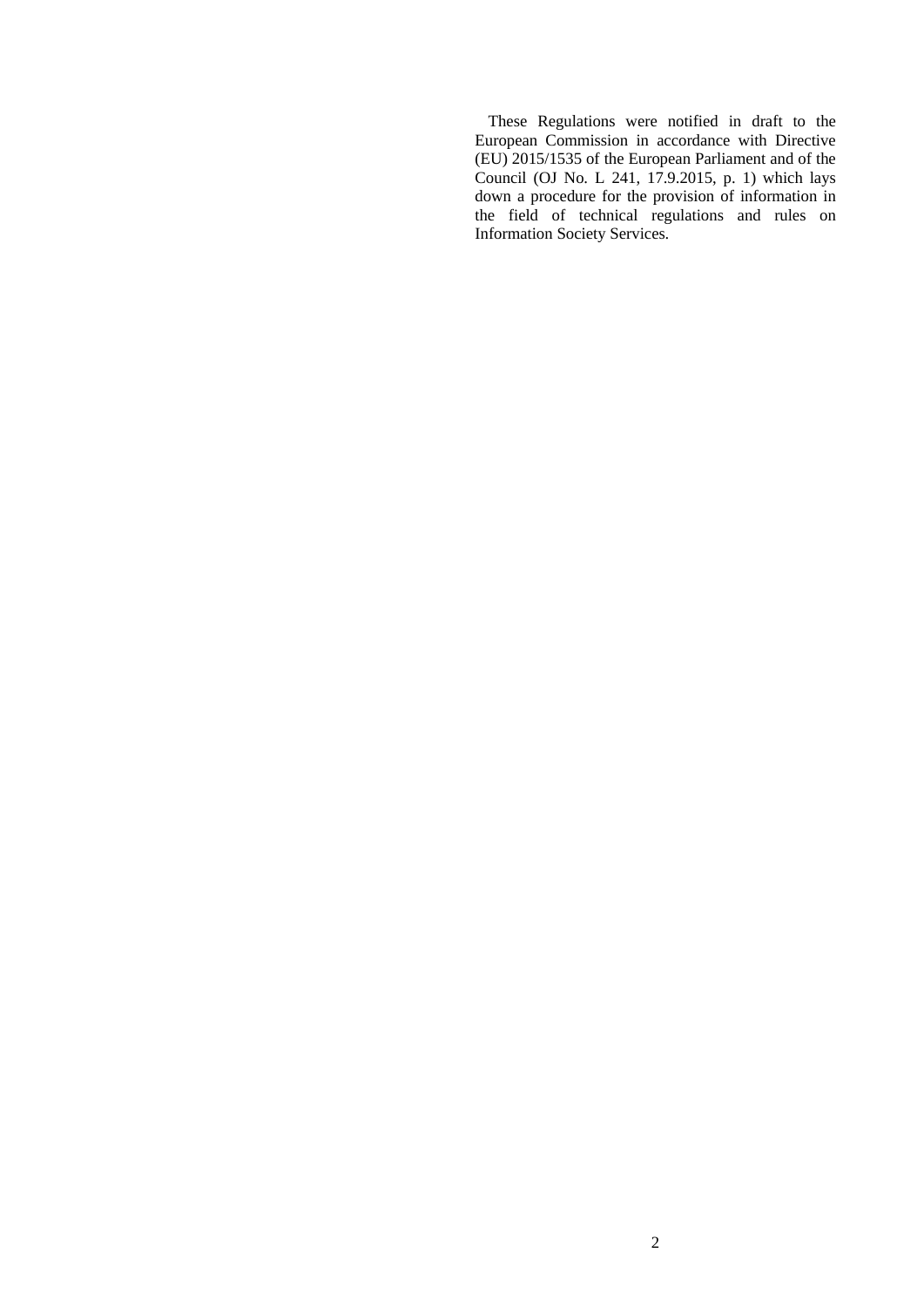*Draft Regulations laid before the National Assembly for Wales under section 26(2)(a) of the Public Health (Minimum Price for Alcohol) (Wales) Act 2018, for approval by resolution of the National Assembly for Wales.*

DRAFT WELSH STATUTORY I N S T R U M E N T S

### **2019 No. (W. )**

### **FOOD, WALES**

## **PUBLIC HEALTH, WALES**

# The Public Health (Minimum Price for Alcohol) (Minimum Unit Price) (Wales) Regulations 2019

| Made              | *** |
|-------------------|-----|
| Coming into force | *** |

The Welsh Ministers in exercise of the powers conferred by sections  $1(1)(a)$  and 26 of the Public Health (Minimum Price for Alcohol) (Wales) Act 2018(**1**), make the following Regulations.

There has been a consultation as required by Article 9 of Regulation (EC) No 178/2002 of the European Parliament and of the Council laying down the general principles and requirements of food law, establishing the European Food Safety Authority and laying procedures in matters of food safety(**2**).

In accordance with section  $26(2)(a)$  of the Public Health (Minimum Price for Alcohol) (Wales) Act 2018, a draft of this instrument has been laid before and approved by resolution of the National Assembly for Wales.

<sup>(</sup>**1**) 2018 anaw 5; *see* section 27(3) for the definition of "regulations".

<sup>(</sup>**2**) OJ No. L 31, 1.2.2002, p. 1, last amended by Commission Regulation (EU) No. 2017/228 (OJ No. L 35, 10.2.2017, p. 10).